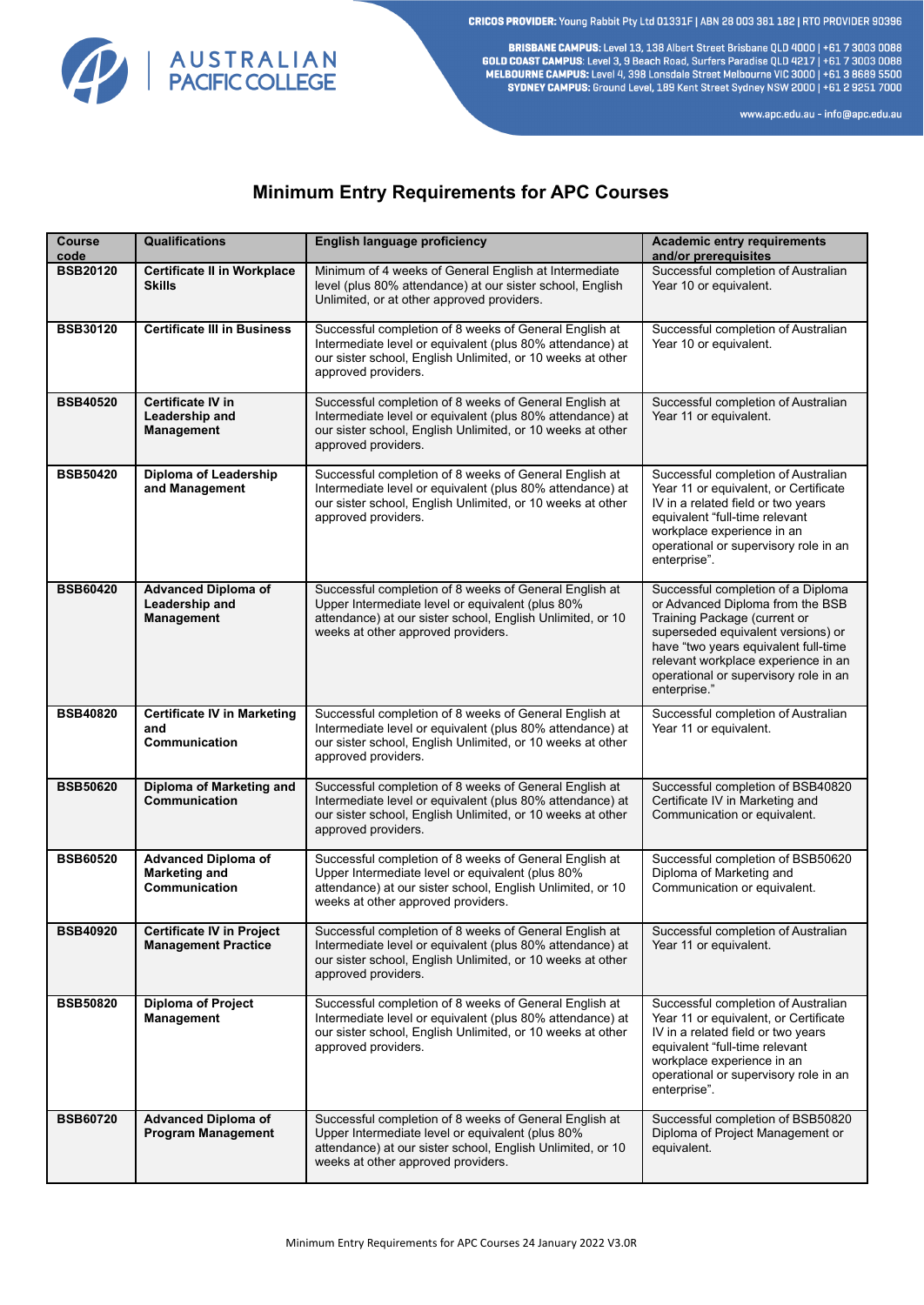CRICOS PROVIDER: Young Rabbit Pty Ltd 01331F | ABN 28 003 381 182 | RTO PROVIDER 90396



BRISBANE CAMPUS: Level 13, 138 Albert Street Brisbane QLD 4000 | +61 7 3003 0088 **GOLD COAST CAMPUS:** Level 3, 9 Beach Road, Surfers Paradise QLD 4217 | +61 7 3003 0088<br>MELBOURNE CAMPUS: Level 3, 9 Beach Road, Surfers Paradise QLD 4217 | +61 7 3003 0088<br>MELBOURNE CAMPUS: Level 4, 398 Lonsdale Street Me SYDNEY CAMPUS: Ground Level, 189 Kent Street Sydney NSW 2000 | +61 2 9251 7000

www.apc.edu.au - info@apc.edu.au

| <b>BSB40420</b> | <b>Certificate IV in Human</b><br><b>Resource Management</b>            | Successful completion of 8 weeks of General English at<br>Intermediate level or equivalent (plus 80% attendance) at<br>our sister school, English Unlimited, or 10 weeks at other<br>approved providers.                                    | Successful completion of Australian<br>Year 11 or equivalent.                                                                                                             |
|-----------------|-------------------------------------------------------------------------|---------------------------------------------------------------------------------------------------------------------------------------------------------------------------------------------------------------------------------------------|---------------------------------------------------------------------------------------------------------------------------------------------------------------------------|
| <b>BSB50320</b> | Diploma of Human<br><b>Resource Management</b>                          | Successful completion of 8 weeks of General English at<br>Intermediate level or equivalent (plus 80% attendance) at<br>our sister school, English Unlimited, or 10 weeks at other<br>approved providers.                                    | Successful completion of BSB40420<br>Certificate IV in Human Resource<br>Management or equivalent.                                                                        |
| <b>BSB60320</b> | <b>Advanced Diploma of</b><br><b>Human Resource</b><br>Management       | Successful completion of 8 weeks of General English at<br>Upper Intermediate level or equivalent (plus 80%<br>attendance) at our sister school, English Unlimited, or 10<br>weeks at other approved providers.                              | Successful completion of BSB50320<br>Diploma of Human Resource<br>Management or equivalent.                                                                               |
| 10904NAT        | <b>Diploma of Social Media</b><br><b>Marketing</b>                      | Successful completion of 8 weeks of General English at<br>Intermediate level or equivalent (plus 80% attendance) at<br>our sister school, English Unlimited, or 10 weeks at other<br>approved providers.                                    | Successful completion of Australian<br>Year 11 or equivalent.                                                                                                             |
| SIT30216        | <b>Certificate III in Travel</b>                                        | Successful completion of 8 weeks of General English at<br>Upper Intermediate level or equivalent (plus 80%<br>attendance) at our sister school, English Unlimited, or 10<br>weeks at other approved providers                               | Successful completion of Australian<br>Year 11 or equivalent.                                                                                                             |
| <b>SIT50116</b> | Diploma of Travel and<br><b>Tourism Management</b>                      | Successful completion of 8 weeks of General English at<br>Upper Intermediate level or equivalent (plus 80%<br>attendance) at our sister school, English Unlimited, or 10<br>weeks at other approved providers.                              | Successful completion of Australian<br>Year 11 or equivalent.                                                                                                             |
| SIT30616        | Certificate III in<br><b>Hospitality</b>                                | Successful completion of 8 weeks of General English at<br>Upper Intermediate level or equivalent (plus 80%<br>attendance) at our sister school, English Unlimited, or 10<br>weeks at other approved providers.                              | Successful completion of Australian<br>Year 11 or equivalent.                                                                                                             |
| SIT50416        | <b>Diploma of Hospitality</b><br><b>Management</b>                      | Successful completion of 8 weeks of General English at<br>Upper Intermediate level or equivalent (plus 80%<br>attendance) at our sister school, English Unlimited, or 10<br>weeks at other approved providers                               | Successful completion of Australian<br>Year 11 or equivalent.                                                                                                             |
| <b>FNS40217</b> | <b>Certificate IV in</b><br><b>Accounting and</b><br><b>Bookkeeping</b> | Successful completion of 8 weeks of General English at<br>Upper Intermediate level or equivalent (plus 80%<br>attendance) at our sister school, English Unlimited, or 10<br>weeks at other approved providers.                              | Successful completion of Australian<br>Year 11 or equivalent.                                                                                                             |
| <b>FNS50217</b> | <b>Diploma of Accounting</b>                                            | Successful completion of 8 weeks of General English at<br>Upper Intermediate level or equivalent (plus 80%<br>attendance) at our sister school, English Unlimited, or 10<br>weeks at other approved providers.                              | Successful completion of the<br>FNS40611 or FNS40615 Certificate<br>IV in Accounting or FNS40217<br>Certificate IV in Accounting and<br>Bookkeeping or equivalent.        |
| <b>FNS60217</b> | <b>Advanced Diploma of</b><br><b>Accounting</b>                         | Successful completion of 8 weeks of General English at<br>Upper Intermediate level or equivalent (plus 80%<br>attendance) at our sister school, English Unlimited, or 10<br>weeks at other approved providers.                              | Successful completion of FNS50210,<br>FNS50215 or FNS50217 Diploma of<br>Accounting or equivalent.                                                                        |
| 10989NAT        | <b>Certificate IV in</b><br><b>Communicative TESOL</b>                  | Successful completion of 10 weeks of General English at<br>Advanced level (plus 80% attendance) at our sister<br>school, English Unlimited, or at other approved providers.<br>In addition, all applicants must satisfactorily complete the | Successful completion of Australian<br>Year 12 or equivalent.<br>Please note: To teach in Australia<br>upon completion of this course,<br>applicants are required to have |
|                 |                                                                         | <b>TESOL</b> interview.                                                                                                                                                                                                                     | completed an undergraduate degree<br>in any discipline. ELICOS Standards                                                                                                  |